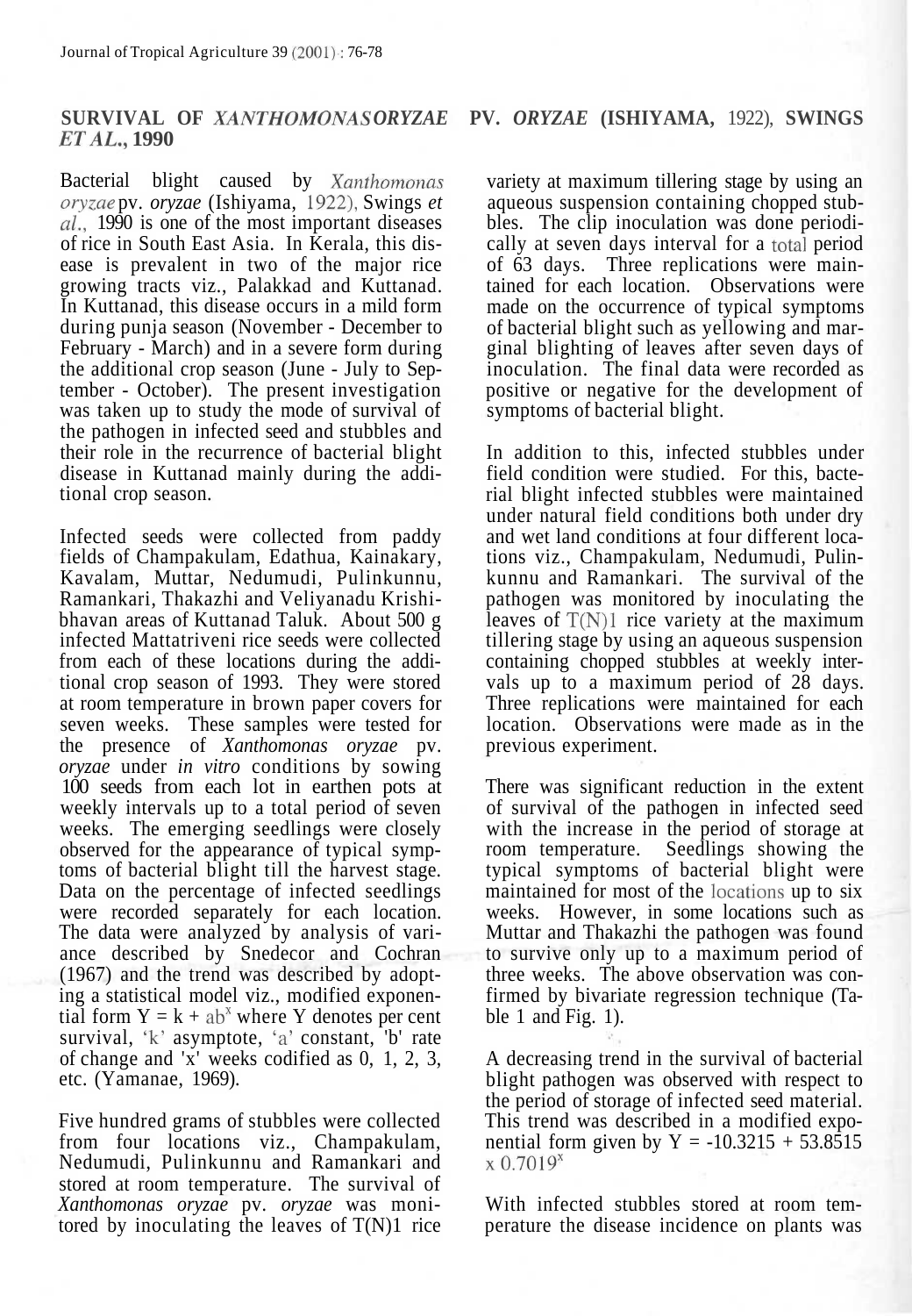## RESEARCH NOTE 77

|             | Storage period after harvest (in weeks) |                |         |                |                             |                |                  |  |  |  |
|-------------|-----------------------------------------|----------------|---------|----------------|-----------------------------|----------------|------------------|--|--|--|
| Locality    |                                         | $\overline{2}$ | 3       | $\overline{4}$ | 5                           | 6              | 7                |  |  |  |
| Champakulam | 60                                      | 36             | 22      | 12             | $\mathcal{L}_{\mathcal{L}}$ | 2              | $\mathbf{0}$     |  |  |  |
| Edathua     | 31                                      | 25             | 12      | 8              | 0                           |                | $\mathbf{0}$     |  |  |  |
| Kainakary   | 49                                      | 37             | 28      | 10             | 7                           |                | $\mathbf{0}$     |  |  |  |
| Kavalam     | 49                                      | 35             | 20      | 8              | 3                           |                | $\theta$         |  |  |  |
| Muttar      | 28                                      | 10             | 5       | $\overline{0}$ | $\theta$                    | $\theta$       | $\mathbf{0}$     |  |  |  |
| Nedumudi    | 56                                      | 50             | 20      | 17             | 9                           | 2              | $\mathbf{0}$     |  |  |  |
| Pulinkunnu  | 42                                      | 34             | 18      | 10             | 4                           |                | $\mathbf{0}$     |  |  |  |
| Ramankari   | 58                                      | 37             | 20      | 10             | 5                           | $\overline{2}$ | $\theta$         |  |  |  |
| Thakazhi    | 18                                      | 12             | 5       | $\overline{0}$ | $\theta$                    | $\Omega$       | $\boldsymbol{0}$ |  |  |  |
| Veliyanadu  | 48                                      | 40             | 20      | 11             | 5                           | $\Omega$       | $\theta$         |  |  |  |
| Mean(y)     | 43.53                                   | 30.73          | 16.21   | 6.89           | 2.75                        | 0.68           | $\boldsymbol{0}$ |  |  |  |
|             | (41.26)                                 | (33.65)        | (23.73) | (15.21)        | (9.55)                      | (4.73)         |                  |  |  |  |

Table 1. Survival *of Xanthomonas oryzae* pv. *oryzae* in infected seed (percentage of seedling showing disease symptoms)

 $CD(0.05)$  for treatments = 2.936; Figures in parentheses are transformed percentages in degrees

Table 2. Survival of *Xanthomonas oryzae* pv. *oryzae* in infected stubbles collected and stored at room temperature

|            | Locations   | Disease incidence in $T(N)1$               |    |    |    |    |    |    |    |    |  |
|------------|-------------|--------------------------------------------|----|----|----|----|----|----|----|----|--|
| Sl.<br>No. |             | Storage period of infected stubbles (days) |    |    |    |    |    |    |    |    |  |
|            |             |                                            | 14 | 21 | 28 | 35 | 42 | 49 | 56 | 63 |  |
|            | Champakulam |                                            |    |    |    |    |    |    |    |    |  |
|            | Nedumudi    |                                            |    |    |    |    |    |    |    |    |  |
|            | Pulinkunnu  |                                            |    |    |    |    |    |    |    |    |  |
|            | Ramankari   |                                            |    |    |    |    |    |    |    |    |  |

+ Pathogen present;

uniform up to 35 days of storage irrespective of the locations from where they were collected (Table 2). However, thereafter the disease incidence was at random up to 56 days. This showed that the pathogen was capable of surviving in infected stubbles for a maximum period of 56 days.

*Xanthomonas oryzae* pv. *oryzae* was found to survive in infected stubbles remaining in field under dry land condition for 28 days after harvest of the infected crop. However, under submerged conditions, the pathogen survived only for 14 days.

The extent of survival of *X. oryzae* pv. *oryzae* in infected seed and stubbles was studied by different workers. Murthy and Devadath (1984) reported that the pathogen survived in seeds for 170-180 days in 54 per cent of seeds in July-November season and in 45 per cent of the seeds during rabi season. Trimurthy *et al.* (1982) reported that the pathogen survived in diseased stubble on the soil surface for 190 - Pathogen absent

days and in stubbles buried in soil for 110 days. They suggested that in double cropped areas, infected stubble was a source of inoculum for the next crop. This sort of variation in the survival period may be due to lack of uniformity in disease intensity at different locations, varieties cultivated and also due to differences in the time interval after harvest for the collection of samples and the method adopted for the subsequent storage of such sample. It was found during this investigation that the pathogen could survive for a maximum period of 42 days in seed and 56 days in stubbles when stored at room temperature (Table 1 and 2). When the infected stubbles were left in the open field itself, the extent of survival of the pathogen was greatly reduced to a maximum period of 28 days. This could be due to the detrimental effect of relatively high temperature and UV radiation occurring under field conditions. At the same time, the pathogen could survive only for 14 days under flooded condition in the field due to the anaerobic conditions in the soil. This type of